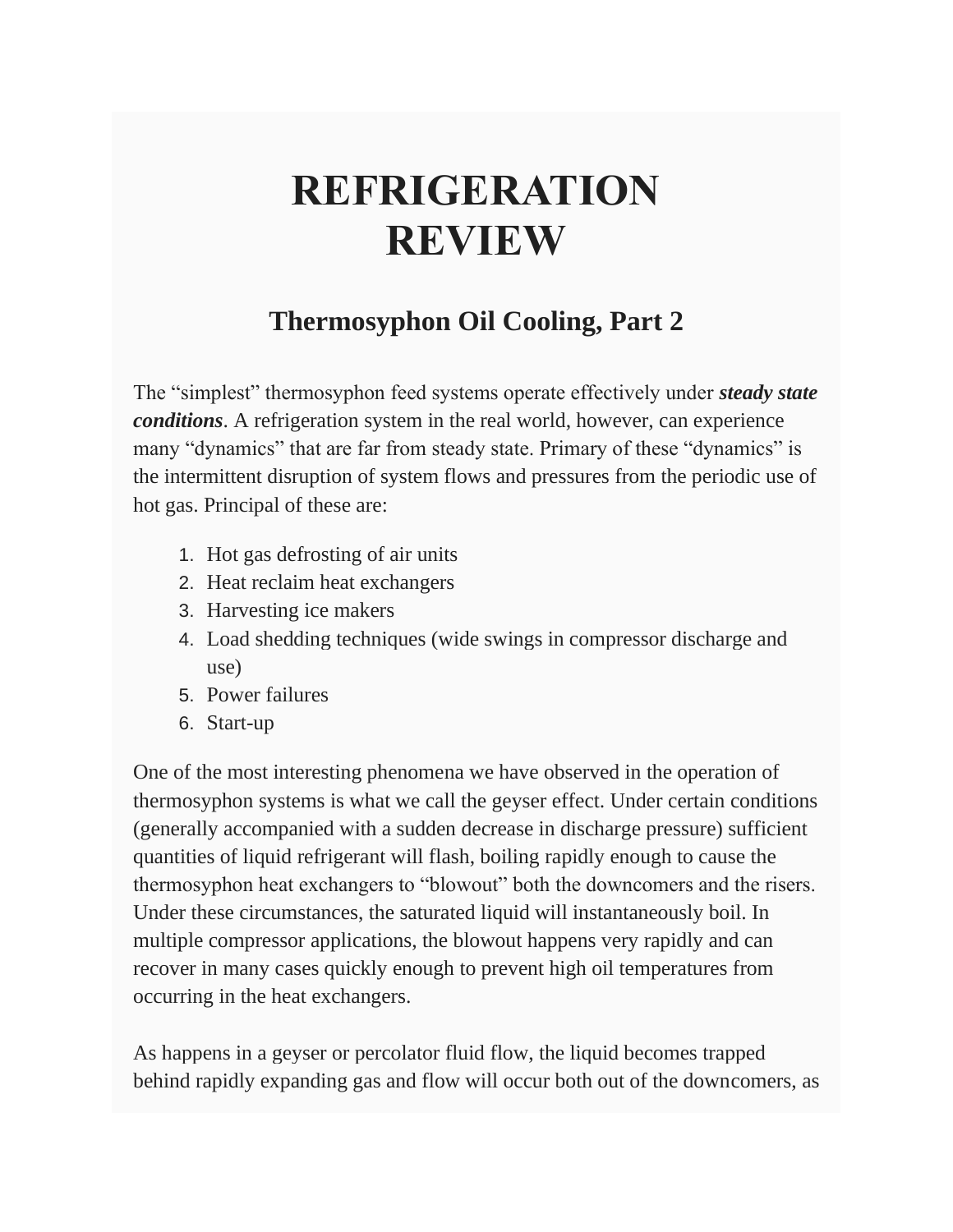well as the risers. After all liquid is evacuated from the heat exchanger, the liquid will then quickly return by gravity and convection flow commences once again. If, during this period, oil temperatures have not become excessive, screw compressors would continue to operate. If, however, recovery time is sufficiently long or the heat exchanger size marginal, recovery will not be in time to prevent normal safety controls from shutting down the screw compressors.

## *It is important to minimize percolation or geysering because of the hydraulic shock it imposes on the piping system.*

The "geyser" phenomenon rarely occurs in large plants (above 2000 TR) with multiple condensers (more than five), or with plants with steady operating conditions. It is more prone to happen in the hot summer months when the machinery room air temperature approaches or exceeds ambient outside air temperature.

This occurrence can be prevented or minimized in several ways. Primary of these is maintaining steady discharge pressures (temperatures). If this is not possible, taking the hot gas supply from the receiver rather than the plant discharge, and using open condenser drains (rather than trapped drains) will permit a more rapid recovery. Induced gas flows through the condenser in the direction liquid or gas normally drains will also facilitate establishing convection flow again.

There is less tendency for percolation or blowout to occur where thermosyphon oil coolers are inclined to help induce flow in the proper direction. Also, more rapid recovery is provided by using a drafting nozzle, shown below, in the riser system returning vapor to the discharge line. Generally, we would try to induce enough flow to equalize the pressure drop normally experienced in the evaporative condenser serpentine coil. Condenser coils would normally experience pressure drops in the range of  $\frac{1}{2}$  to 2 psi, which can be neutralized with a riser drafting nozzle header.